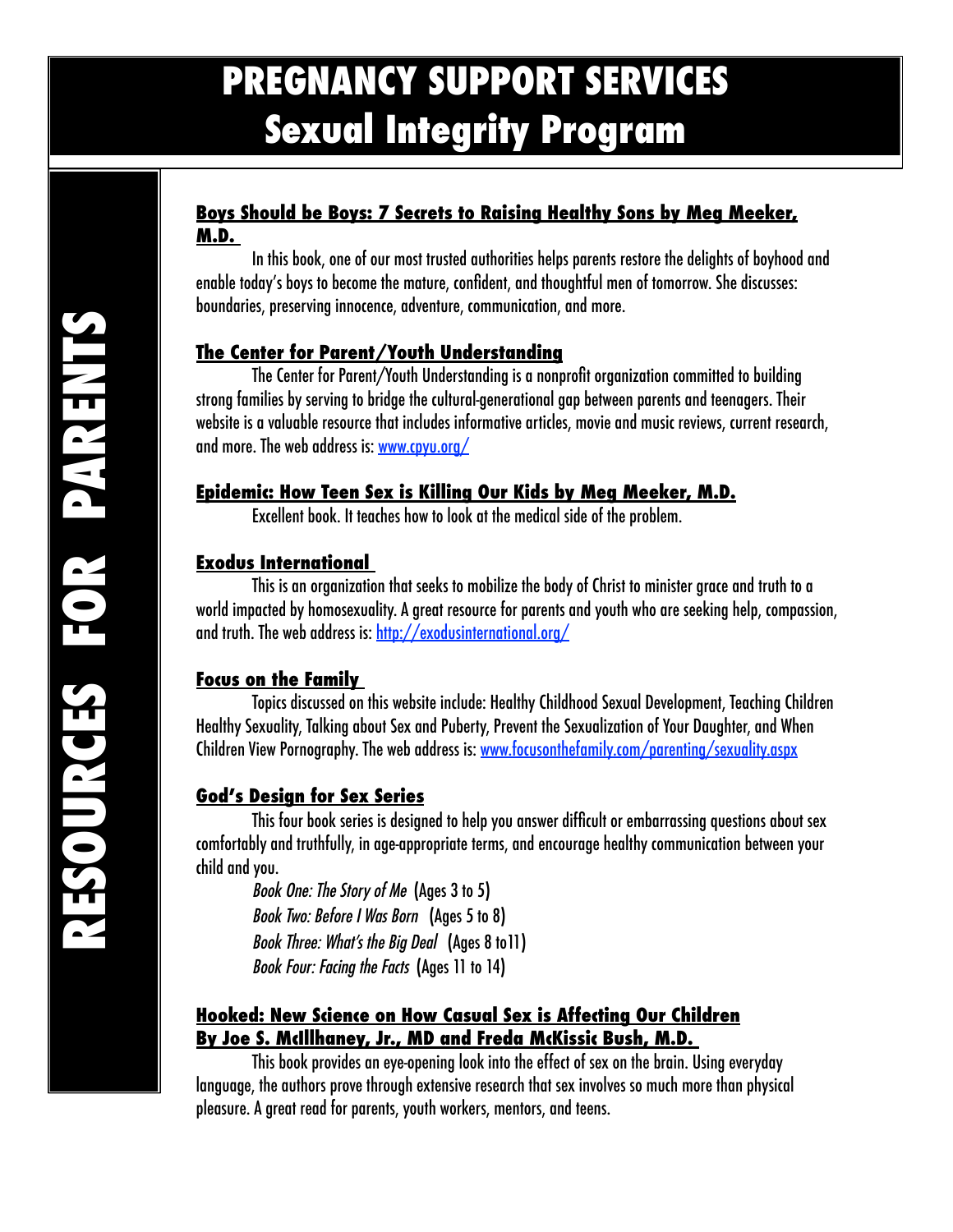#### **How to Talk to Your Child about Sex by Linda and Scott Eyre**

This is an older book written in 1998. It provides good principles and a very structured approach to talking to your children. However, the strength of this book is for pre-adolescent children, focusing on an important talk at age eight.

#### **Instructing a Child's Heart by Tedd & Margy Tripp**

A guide for how to avoid behavior modification techniques and instead, cultivate an environment for heart transformation in the lives of your children.

#### **Questions Kids Ask about Sex by Melissa Cox**

This book is very practical in its approach, and provides tangible answers that parents can give their children. There are chapters devoted to specific age ranges that provide age appropriate material.

#### **Seductive Delusions: How Everyday People Catch STDs by Jill Grimes, M.D.**

To drive home the risks and realities of unprotected sex, Dr. Jill Grimes narrates real-life stories of young people infected with STDs and their exam-room conversations with their doctors. The stories are followed by an information section that provides medical facts and answers to frequently asked questions about symptoms, treatment, and prevention.

#### **Strong Fathers, Strong Daughters by Meg Meeker, M.D.**

In this unique and invaluable guide, Dr. Meg Meeker, a pediatrician with more than twenty years' experience counseling girls, shares the ten secrets every father needs to know in order to strengthen or rebuild bonds with his daughter and shape her life – and his own – for the better.

## **\*\*OTHER RESOURCES:**

Forbidden Fruit by Mark Regenerus

**Hurt by Chap Clark** 

Marriage Matters by Tony Evans

"When Pigs Fly" by Mike Ensley - <http://www.boundless.org/2005/articles/a0001887.cfm>

Helping Teens Redirect Their Cravings Toward God, Part 1: <http://www.focusonthefamily.com/radio.aspx?ID=%7B71716038-25CF-4218-A0B1-B4D5E50609B9%7D>

Helping Teens Redirect Their Cravings Toward God, Part 2: <http://www.focusonthefamily.com/Radio.aspx?ID=%7B4C023DCD-34A3-483F-A83A-868B21008EBA%7D>

Raising Tween Boys in Today's Culture, Part 1: <http://www.focusonthefamily.com/radio.aspx?ID=%7B1554E508-2372-4330-80FE-996E222BDA7A%7D>